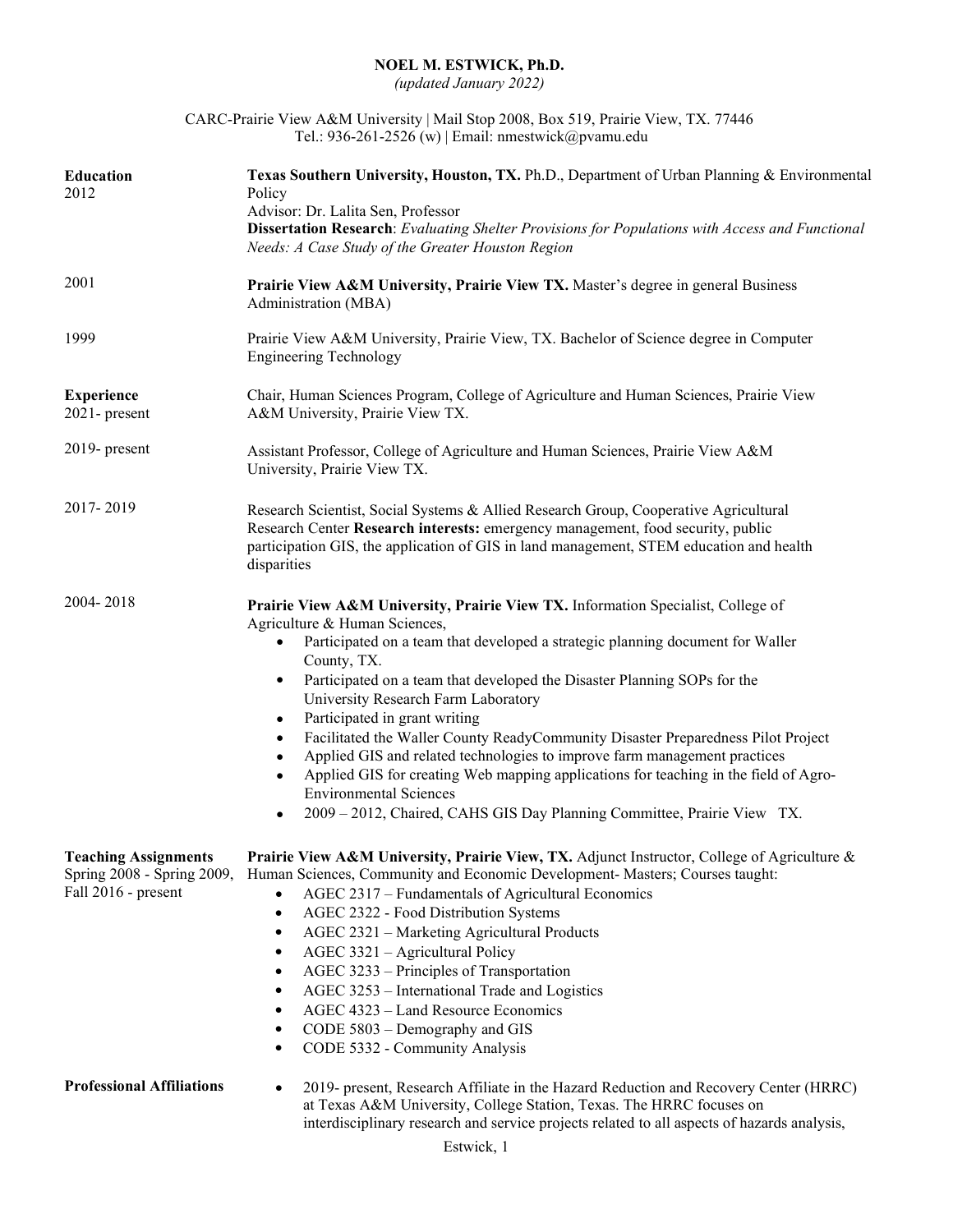|                                                   | emergency preparedness and response, disaster recovery and hazard mitigation.<br>2014- present, Delegate of the Extension Disaster Education Network (EDEN). EDEN is a<br>collaborative multi-state effort of Cooperative Extension Services in the USA that exists<br>to improve the delivery of services to citizens affected by disasters.                                                                                                                                                                                                                                                                                                                                                                                                                                                                                                                                                                                                                                                                                                                                                                                                                                                                                                                                                                  |
|---------------------------------------------------|----------------------------------------------------------------------------------------------------------------------------------------------------------------------------------------------------------------------------------------------------------------------------------------------------------------------------------------------------------------------------------------------------------------------------------------------------------------------------------------------------------------------------------------------------------------------------------------------------------------------------------------------------------------------------------------------------------------------------------------------------------------------------------------------------------------------------------------------------------------------------------------------------------------------------------------------------------------------------------------------------------------------------------------------------------------------------------------------------------------------------------------------------------------------------------------------------------------------------------------------------------------------------------------------------------------|
| <b>Study Abroad</b>                               | March 2019, Faculty-Led Study Abroad to Costa Rica, Relevant Coursework: AGEC<br>٠<br>4233 Land Resource Economics. Estwick, N. M., Addo, K., & Agüero, R.<br>March 2018, Faculty-Led Study Abroad to Costa Rica, Relevant Coursework: AGEC<br>$\bullet$<br>4233 Land Resource Economics. Estwick, N. M., Addo, K., & Agüero, R.                                                                                                                                                                                                                                                                                                                                                                                                                                                                                                                                                                                                                                                                                                                                                                                                                                                                                                                                                                               |
| <b>Visiting and Temporary</b><br><b>Positions</b> | Summer 2017, Visiting Scholar, United States Department of Agriculture, National<br>Institute of Food and Agriculture, Washington, D.C.                                                                                                                                                                                                                                                                                                                                                                                                                                                                                                                                                                                                                                                                                                                                                                                                                                                                                                                                                                                                                                                                                                                                                                        |
| <b>Training completed</b>                         | July 2018, ArcGIS Pro Quick-Start for the GIS Professional, Houston, TX.<br>$\bullet$<br>May 2018, Emergency Management Institute, FEMA, Train-the-Trainer, IS-505- Religious<br>$\bullet$<br>and Cultural Literacy and Competency in Disaster, Nashville, TN.<br>May 2016, Emergency Management Institute, FEMA, E426 Building a Roadmap to<br>$\bullet$<br>Resilience: A Whole Community Training, Emmitsburg, MD.<br>September 2015, Python for ArcGIS-Writing Scripts to Manipulate GIS Data<br>$\bullet$<br>March 2012, HAZUS-MH/GIS training, Houston TX<br>$\bullet$                                                                                                                                                                                                                                                                                                                                                                                                                                                                                                                                                                                                                                                                                                                                    |
| <b>Publications</b>                               | Estwick, N. M, BakamaNume, B., McDonald, D. L. and Turner, W. (2021). In: F.<br>$\bullet$<br>Cambrice, W. Hoston and M. Robinson, ed., Contemporary Debates in Social Justice an<br>Interdisciplinary Approach to Exploring the Lives of Black and Brown Americans. Kendall<br>Hunt Publishing.<br>Estwick, N. M., Griffin, R. W., James, A. A., & Roberson, S. G. (2016). Enhancing<br>$\bullet$<br>Extension and Research Activities using Web GIS. Journal of Extension [On-line].<br>Esechie, J. O., Obinyan, E. O., Rodriguez, A. M., Estwick, N. M., & Sampson, S. S.<br>$\bullet$<br>(2015). Resilience as an element of a sustainable community. Africana Studies Review,<br>Volume 5, Number 1, 40-65.<br>Aguero, R., Estwick N. M., & Gutierrez, E. (2014). Automation for Weed Control in Least<br>$\bullet$<br>Developed Countries (LDCs). In S. L. Young & F. J. Pierce (eds.), Automation: The Future<br>of Weed Control in Cropping Systems, DOI 10.1007/987-94-007-7512-1_14, Springer<br>Science+Business Media Dordrecht 2013.<br>James, A. A., Estwick N. M., & Bryant, A. (2014). Climate Change Impacts on<br>$\bullet$<br>Agriculture and Their Effective Communication by Extension Agents. Journal of<br>Extension.                                                                    |
| <b>Works in Progress</b>                          | Estwick, N. M., Stribling III, F. J. (2018). 1890-EDEN Action Plan - Final Draft                                                                                                                                                                                                                                                                                                                                                                                                                                                                                                                                                                                                                                                                                                                                                                                                                                                                                                                                                                                                                                                                                                                                                                                                                               |
| <b>Funding</b>                                    | December 2021, IDEAS Workshops, \$15,000, PI- Godlove Fonjweng, Co-PIs-<br>$\bullet$<br>Kwaku Addo, Noel M. Estwick and Ram Ray.<br>November 2021, Building Small Town and Rural Resilience Through Equity-<br>$\bullet$<br>Informed Land-Use Planning and Policy, \$300,000, PI- Andrew Rumbach, Co-PIs-<br>Joseph DeAngelis, Jamie Hicks Masterson, Matthew Malecha, Siyu Yu, Noel M.<br>Estwick.<br>September 2021, Utilizing Technology to Enhance Food Security and<br>$\bullet$<br>Agricultural Disaster Resilience in the Caribbean, \$200,000, PI- Noel M.<br>Estwick, 1890 Universities Center of Excellence for Global Food Security and<br>Defense collaboration.<br>June 2021, Integrating Culture in the Design of an Adaptive Technology to<br>$\bullet$<br>Address Management Issues in Times of Disaster. - pilot project, \$10,000, PI-<br>Noel M. Estwick, Co-PIs- Paul Johnson, Sharon McWhinney, Peter Ampim, Ram<br>Ray and Kwaku Addo.<br>June 2021, Pathways to Early Childhood Obesity Prevention (P.E.C.O.P) Fellowship<br>"FACT", USDA-NIFA, award amount \$300,000, PI- Janet Antwi, Co-PIs- Javad Barouei,<br>Joyce Osborne, Noel M. Estwick, Peter Ampim and Indrika Rathnathungalge.<br>June 2021, Agri-Business in the Bahamas: A Study Abroad Pathway, USDA-NIFA,<br>$\bullet$ |
|                                                   | Estwick, 2                                                                                                                                                                                                                                                                                                                                                                                                                                                                                                                                                                                                                                                                                                                                                                                                                                                                                                                                                                                                                                                                                                                                                                                                                                                                                                     |